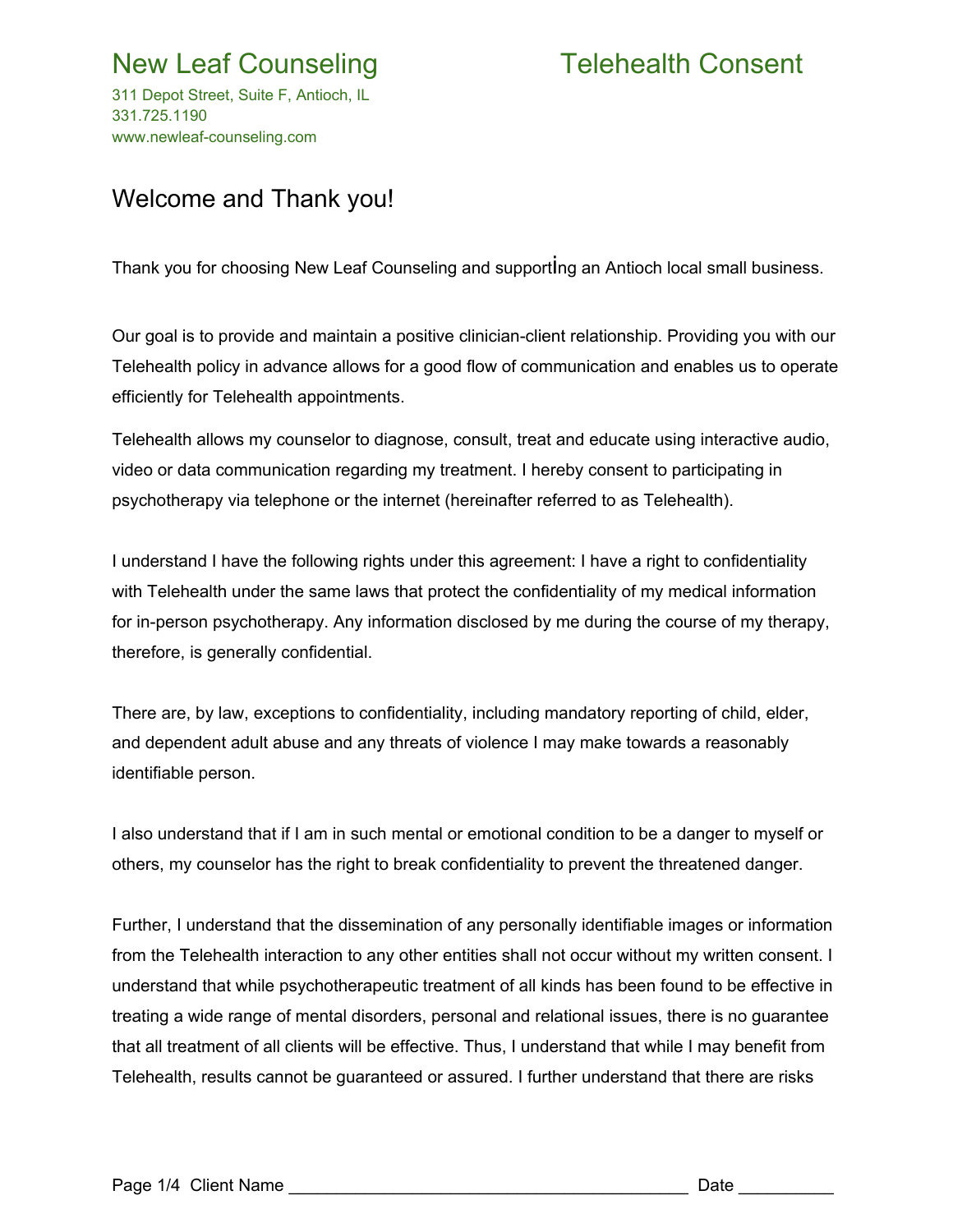# New Leaf Counseling Telehealth Consent

311 Depot Street, Suite F, Antioch, IL 331.725.1190 www.newleaf-counseling.com

unique and specific to Telehealth, including but not limited to, the possibility that our therapy sessions or other communication by my counselor to others regarding my treatment could be disrupted or distorted by technical failures or could be interrupted or could be accessed by unauthorized persons.

In addition, I understand that Telehealth treatment is different from in-person therapy and that if my counselor believes I would be better served by another form of psychotherapeutic services, such as in-person treatment, I will be referred to a counselor in my geographic area that can provide such services.

In the beginning of our Telehealth session, I will provide my counselor with an address location of where I am located in the event emergency services will need to be notified on my behalf as well as confirmation that I am in a confidential location, in a private space in my household, place of business, or public area and am comfortable having psychotherapy services via Telehealth.

Confirm with your insurance company that the Telesessions will be reimbursed; if they are not reimbursed by your policy, you are responsible for full payment.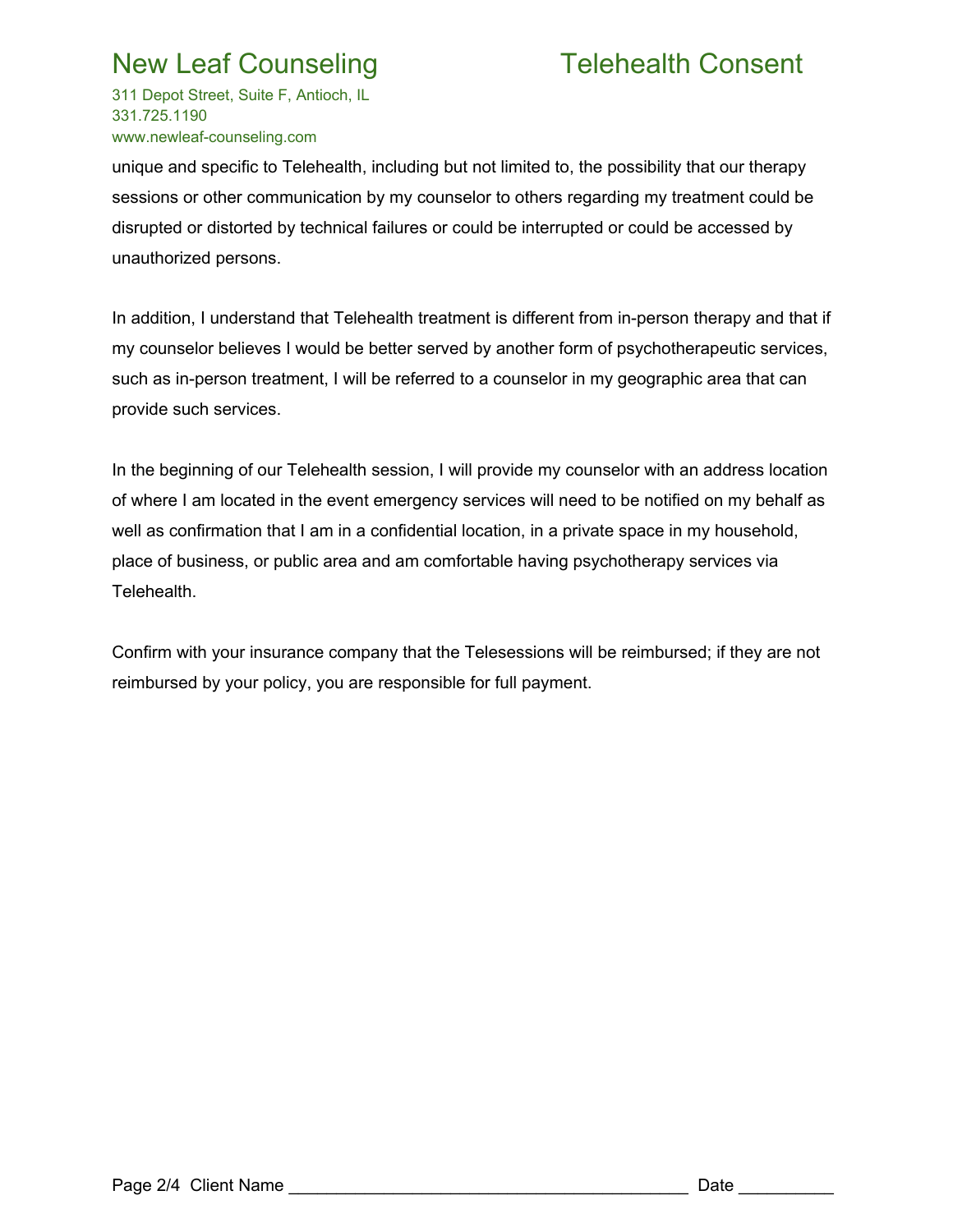311 Depot Street, Suite F, Antioch, IL 331.725.1190 www.newleaf-counseling.com

## Informed Consent Checklist for Telehealth Services

Before starting each video-conferencing service, we will discuss and agree to the following:

There are potential benefits and risks of Telehealth(e.g., limits to patient confidentiality) that differ from in-person sessions.

Confidentiality still applies for Telehealth services, and nobody will record the session without permission from the other person(s).

We agree to use the video-conferencing platform selected for our virtual sessions, and the professional counselor and/or practicum or internship student counselor-in-training will explain how to use it.

It is essential to be in a quiet, private space that is free of distractions (including a cell phone or other devices) during the session.

It is important to use a secure internet connection rather than public/free Wi-Fi.

It is essential to be on time. If you need to cancel or change your tele-appointment, you must notify the counselor in advance by phone, text, or email.

We need a back-up plan (e.g., a phone number where you can be reached) to restart the session or to reschedule it in the event of technical problems.

We need a safety plan that includes at least one emergency contact and the closest ER to your location, in the event of a crisis.

If you are not an adult, we need the permission of your parent or legal guardian (and their contact information) for you to participate in Telehealth sessions.